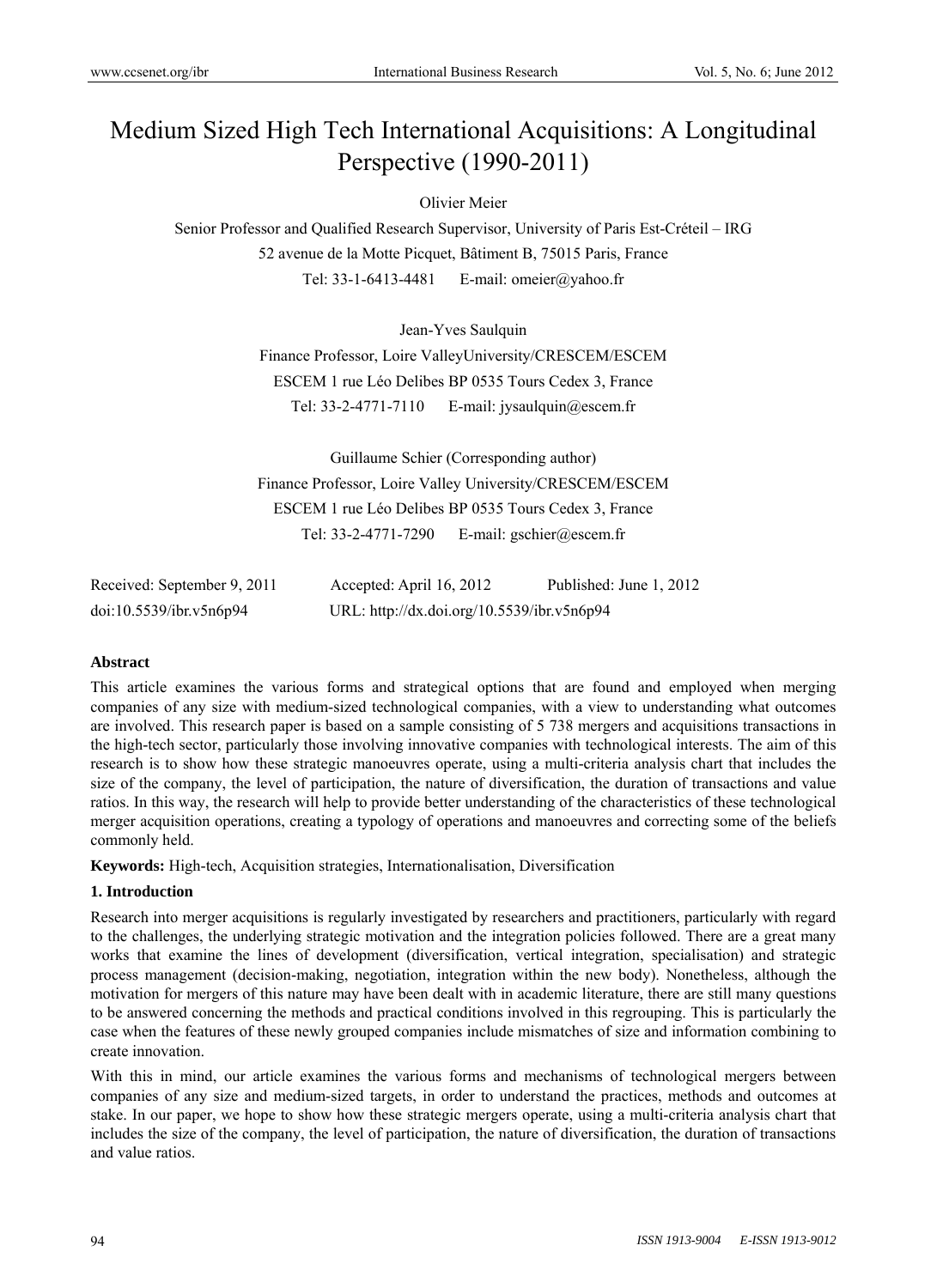After briefly recapping the topic of our research and the questions it raises (1), we shall present our sample group (2) followed by the main findings from its descriptive analysis (3). We shall then provide a more searching investigation into the methods of "takeover" that are revealed by 5 acquisitions modes. We shall examine whether they are influenced by the size and nature of diversification and look into the link between certain fundamental characteristics of the transactions and the type of diversification sought (4). Our work shows the diversity and complexity of transactions in this beacon sector of the economy. Our approach, based on multiple criteria, helps us to highlight certain specific features that are peculiar to the international diversification of companies, particularly small companies.

#### **2. The Challenges of Strategic Mergers in the High-tech Sector**

We hardly need to remind ourselves that research and development is a key factor of success, but there are other reasons encouraging businesses to seek partners with whom and thanks to whom they may acquire new intangible assets (know-how, skills). These include costs relating to R&D, the uncertainties linked to technological change and the difficulties in maintaining the expertise in numerous technological fields (Granstrand & Sjolander, 1990). Small and medium-sized enterprises (SMEs) can benefit from an alliance with large companies in a system of complementary strategic nature. This is why a great many works have examined the development of innovative companies in the context of technological mergers with major corporations (Luypaert & Huyghebaert, 2007; De Man & Duysters, 2005; OCDE, 2000). These research works look into the specific nature of strategically interdependent relationships within the framework of mergers, relationships characterised by an appreciation of the organisational differences and by good management of the variety of information. The focus of the researchers is directed particularly at the ability of the firms to transfer resources and competencies between each other. The same applies to the potential in terms of technological integration and innovation (Aslani  $\&$  Negassi, 2006) and on growth outlooks (Lee et al., 2001). However, these kinds of merger do not happen of their own accord and require specific organisational and operational methods for the duration of the process. Indeed, this process of combining businesses presents methods and constraints that must be observed meticulously in order to define them as accurately as possible. Let us think about the difficulties relating to the importance of sharing information. The situation is all the more sensitive when the knowledge circulated is tacit (Coff, 1999; Cohen & Levinthal, 1990) and the role of the human asset in the process of value creation is made more important (Holms & Schmitz, 1990). Various research papers highlight these very organisational and structural risks associated with this type of merger, taking into account the challenges as well as the mismatch of size and information existing between the companies in question (Puranam et al, 2000; Paruchuri et al., 2006).

Cassiman and Veugelers (2202) put forward the fact that resorting to external growth is part of an approach favouring the acquisition of knowledge, legitimising acquisition in the high-tech field. This phenomenon may be compared with the way a closed innovation system moves to an open innovation system (Chesbrough, 2003). Reference may also be made to the works of Williamson (1975), who proposes an efficient innovation process based on the purchase of small innovative companies by large firms.

Vermeulen and Barkema (2001) suggest that the acquisition of companies is an effective way of making a technological revival and/or ensuring technological diversification whilst at the same time avoiding the traps associated with the renewed use of the fundamental knowledge held by the company initiating the process. In this approach, Capron and Mitchell (1998) have showed that when the acquisition involves a high degree of transfer of knowledge between the target company and the initiator, this creates rapid development of the R&D competencies of the re-formed organisation in addition to accelerating the market launch of new products.

Although many authors (Salant, 1984; Katz & Shapiro, 1986; Inkpen, 2000) highlight the importance of external growth in the field of high-technology, it has to be admitted that to our knowledge there are very few studies helping to quantify this phenomenon. Inkpen's findings (2000) help us to understand this phenomenon in the context of a specific sector (information technology and communication) in which these transactions appear to represent about one fifth of all operations. Furthermore, Granstrand and Sjölander (1990) appear to suggest that these operations mainly involve major companies purchasing smaller target companies. This article therefore aims to fill in a gap in existing literature by looking at medium-sized acquisitions in the high-technology sector.

#### **3. Data Collection Procedure and Sample**

The data is taken from the SDC Platinum (Thomson Reuters) database that compiles records of acquisition transactions around the world. We have selected share acquisition transactions from the last 20 years (1990-2011) of medium-sized high-tech companies worth between 10 and 500 million euros (market values of total equity recalculated on the base of transaction values).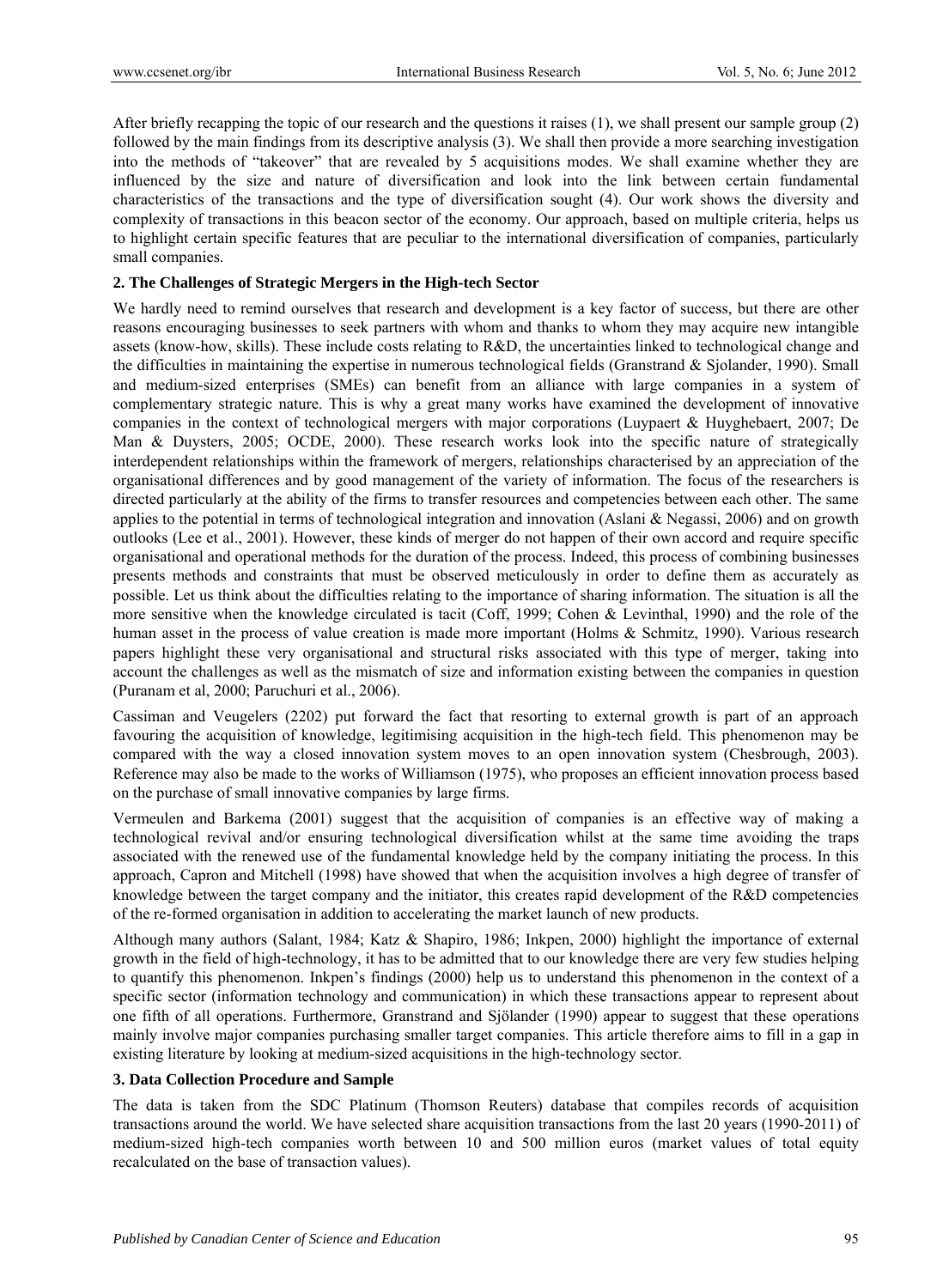Transactions were used where the target and the acquirer belonged to a high-tech sector (according to the SDC Platinum database list), giving an initial sample of 16,538 transactions. We then eliminated stock repurchase or capital reduction transactions, bringing the total number of transactions to 7 788 acquisitions.

Finally, we eliminated any transactions for which we did not have criteria relating to the size of the acquirer as well as transactions carried out by companies under any specific form of bankruptcy or receivership proceedings. The final sample was thus brought down to 5 738 acquisitions.

For each transaction, the following data were collected: the announcement date, the date the transaction was completed, the percentage of shares held before the transaction, the percentage held after the transaction in addition to the total value of the transaction in millions of dollars and the relative acquisition premium (calculated using the average market price of the target over the 4 weeks preceding the transaction). For each target and each acquirer, we identified the name of the company, the sector code (SDC codification for the high-technology sectors), the country of origin and the name of the sector (SIC classification). Finally we identified data that were specific to the target (annual turnover and operating income (EBIT) in millions of dollars for the year preceding the transaction) and to the acquirer (value of total equity in millions of dollars).

#### **4. General Characteristics of Medium-sized High-tech Acquisitions**

Table 1 shows the breakdown of our sample of 5 758medium-sized high-tech acquisition transactions carried out worldwide over the last 20 years. What are the main findings from the statistical processing of our data?

First of all, it may be observed that on average 30% of these High-Tech acquisition transactions also include international diversification. Here, international diversification is measured by comparing the country of origin of the target and the acquirer (code 1 if the countries of origin are different, code 0 if they are the same). This result is in keeping with recent merger-acquisition trends around the world, in which over the last 10 years, cross-border acquisitions have accounted for nearly 36% of transactions (Meier & Schier, 2012). In particular, we find that these acquisition transactions correspond to a form of sectoral diversification (73%), measured by comparing high-tech sector codes held in the SDC Platinum database (code 1 if the sectoral coding is identical). These results contrast with those obtained from more general data indicating a percentage drop in the number of acquisition transactions incorporating sectoral diversification (Lichtenberg, 1992; Montgomery, 1994).

#### Insert Table 1 Here

Over the period, the average transaction amount is of 86.62 million dollars. There is no significant size difference between the general case and the case in which the acquisition is linked with international diversification (average transaction of 80 million dollars) or sectoral diversification (average transaction of 87 million dollars).

Figure 1 below illustrates development of these transactions in waves, over the period studied. Where the cyclical nature of the development in waves is known of major listed companies (Gugler, 2003; Rhodes-Kropf & Viswanathan, 2004), it is interesting to note that this characteristic is also found here in relation to medium-sized companies. As we are dealing with high-technology companies, it may be observed that the tip of the wave relates to the period 1998-2001, the peak of the internet bubble. We therefore have here concurrence between the wave observed on the market in general and the trends seen in medium-sized acquisitions in high-technology sectors.

#### Insert Figure 1 Here

Table 2 presents the geographic distribution of these transactions by identifying the acquirer's country of origin. We must highlight the strong domination of the United States in this field, that far exceeds the GDP ratios between the countries. Analysis of the country of origin of the targets (not listed) shows the high correlation between the principle acquirer countries and the principle target countries. The internationalisation associated with these operations is thus very tightly linked to intra-zone transactions and mainly, to intra-OECD transactions.

#### Insert Table 2 Here

Finally, table 3 presents the principle sectors of origin of the initiating companies. The first 8 acquirer sectors represent almost 90% of the operations (Business Services; Pre-packaged Software; Telecommunications; Electronics and Electronic Equipment; Drugs and Pharmaceuticals; Measuring, Medical and Photographic Equipment and Clocks; Computer and Office Equipment; Communications Equipment).

#### Insert Table 3 Here

#### **5. Main Results**

In addition to the general findings with regard to the operation outcomes and the initiators, we hope to decipher the main acquisition methods in the high-technology sector. To this end, we shall examine the various takeover strategies implemented as well as the types of diversification involved.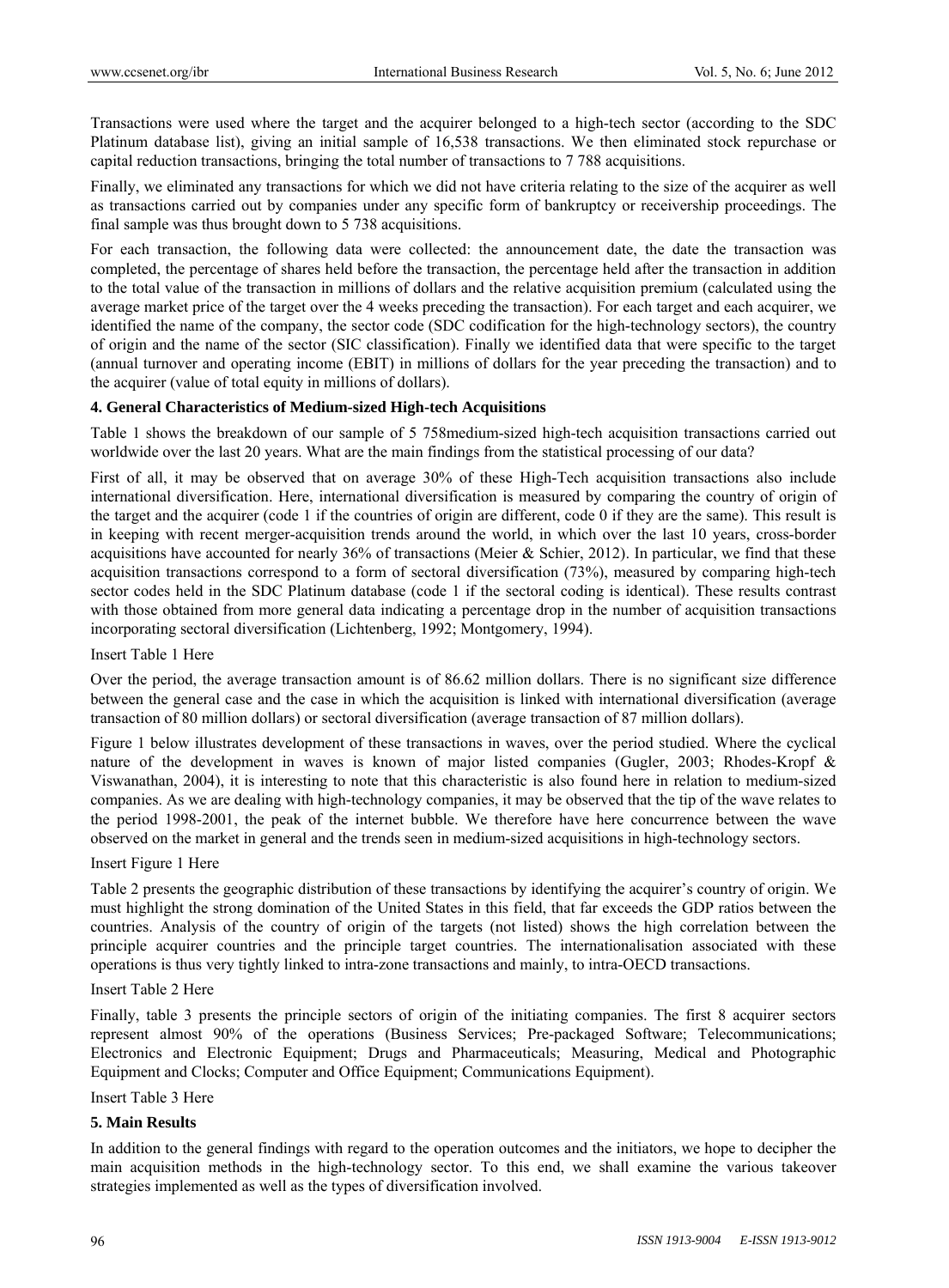#### *5.1 Takeover Strategical Options*

There are several possible takeover strategies. Our results would suggest 5 possible strategical options (figure 2) characterised by the percentage of control before and after the transaction. From our sample we shall then distinguish 5 takeover options: option 1 with direct takeover (one phase) that consists in taking immediate control of the target from zero %; option 2 consisting of a takeover in two phases (takeover of the target after an initial acquisition of holdings); option 3 consisting in an initial acquisition of holdings ; option 4 is a consolidation of the holdings' acquisition without a majority takeover and option 5, unlike 4, consists in consolidating control, possibly to the extent of a 100% takeover of the target.

#### Insert Figure 2 Here

One of the major characteristics of the high-technology sector appears to be the dominant nature of option 1 that represents over 75% of the situations. The move through an intermediate situation of holdings' acquisition only represents 8% of cases (option 2). Options 3, 4 and 5 represent 6%, 5% and 7% of situations respectively. The most commonly represented case is the movement from 0% to 100% of the target, representing over two-thirds of acquisition transactions of our total sample.

#### Insert Figure 3 Here

We now propose to make a further breakdown of these takeover methods according to the size of the transactions and the nature of the associated diversification. The size of the transactions is studied here by crossing the size of the target with the size of the acquirer. Figure 4 gives us the breakdown of transactions per size. The target companies have been divided into quartiles, taking as criterion the size of the market value of total equity estimated using transaction values. Thus, 25% of transactions relate to target companies whose value is between 10 million and 26.72 million dollars inclusive. The second quartile involves target companies valued between 26.72 million and 63.9 million dollars inclusive. The third quartile includes transactions up to 162.25 million dollars. The initiating companies (acquirers) have been regrouped taking the same thresholds in order to obtain comparable groups of corporate transactions. Figure 4 below shows all the results. Following this, we have defined two size groups per acquirer and per target, i.e. four configurations of typified acquisitions.

#### Insert Figure 4 Here

Table 4 presents the results obtained. We note that for small transactions (group 1 of acquirers and group 1 of targets), option 1 is followed practically exclusively (9 cases out of 10). We observe that, in the case of a strategy involving international diversification, this strategy is followed even more so, representing almost 96% of cases. Contrary to this, for very large scale transactions (group 2 of acquirers and group 2 of targets), option 1 only represents 63.6% of cases. Moreover, for this group of transactions, the use of option 1 falls to 55% for cases involving international diversification. These two observations are arguments for differentiated risk management when it comes to international acquisitions. In our sample, the small structures appear to favour management through rigid managerial control involving a total takeover, whereas the larger companies seem to opt for risk management that is more along the lines of financial management.

#### Insert Table 4 Here

We can also notice that, when small structures (acquirer group 1) are interested in larger targets with a desire for international diversification (target group 2), their behaviour tends to resemble that of the larger entities (acquirer group 2), with only 60% opting for option 1 and wider diversity of the other strategies. Where international diversification appears to play a major role in the methods of risk management for High-Tech acquisitions, sectoral diversification seems to promote "standardisation" of behaviour by reducing the spread of strategies implemented in accordance with size. The paragraph below aims to examine more deeply the impact of the diversification sought (international or sectoral) on the risk management methods of these operations.

#### *5.2 The Impact of the Diversification Types on the Characteristics of the Operations*

To characterise the operations, we have used the four following assessment criteria: The duration of the acquisition process estimated in number of days between the announcement date and the completion date, the average acquisition premium noted (calculated using the average market price over the 4 weeks preceding the announcement), the ratio, Total Equity Value / Turnover of the target and the ratio, Total Equity Value / Operating Income (EBIT value) of the target.

For each of these criteria, we distinguish the average observed per size group (acquirer/target) and per type of diversification (no diversification, international, sectoral or double diversification). For each average calculated, we specify in italics the number of operations concerned. Finally, for each criterion, the average of the total sample per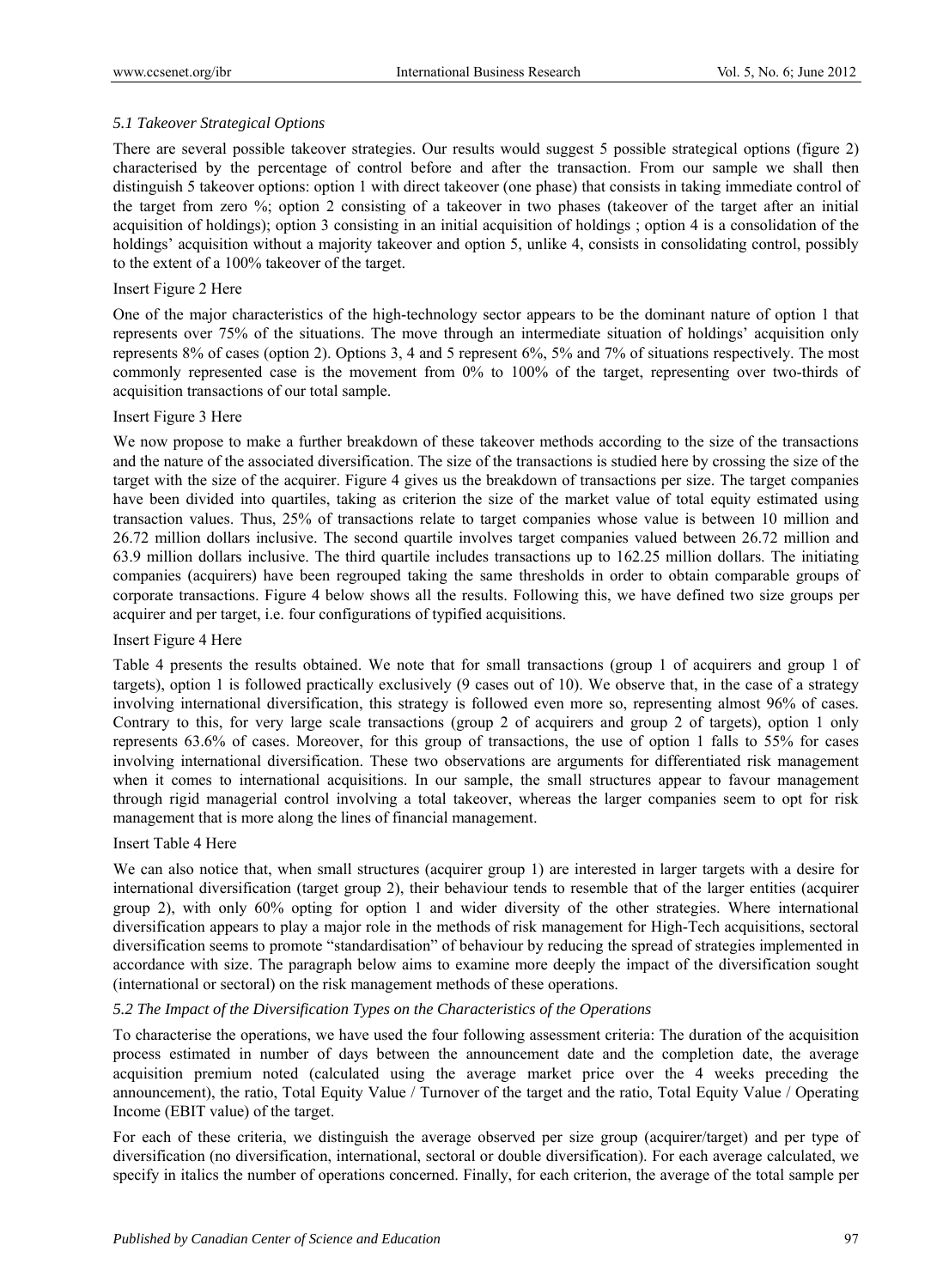size group is given. We compute two t-test statistics. T-test1 is testing mean differences for each size group for a given type of diversification. T-test2 is testing mean differences for each type of diversification for a given size group. Statistical significance levels at 5% and 1% are denoted by (\*) and (\*\*) respectively. Table 5a and 5b show the results obtained.

Insert Table 5a Here

The average length of time between the announcement and completion dates is 69.6 days. We can see that this period is shorter in all cases when a large-sized acquirer takes over a small-sized target. Conversely, the period is greatly extended when a small-sized acquirer takes over a large-sized target. International diversification tends to shorten the length of the implementation period, whereas sectoral diversification appears to have no significant effect on this criterion. Here we find another difference between sectoral and international diversification. The shortened time periods may be interpreted in different ways: better upstream preparation of the transaction and/or greater desire to push the takeover through. The average acquisition premium observed is 51.5%. The average control premium worldwide for the period 1999-2011 is around 20% (Meier & Schier, 2012). There is a very great difference observed, reflecting both the size of the transactions and the level of risk associated with the high-technology sector. Moreover, the results obtained show that the combination of technological risk, international risk and risk related to the size of the operators leads to the observation that, in this kind of configuration, there is an average control premium of over 90%. Sectoral diversification is linked to a lower level of risk for small transactions and an average risk level for other transactions. The absence of diversification clearly plays a role of technological risk limitation, except in the case of the smallest transactions.

#### Insert Table 5b Here

Table 5b present the results of ratios comparing the total equity market value of the targets with their turnover or operating income (EBIT). The average ratio between total equity value and turnover is 22.6, compared with a worldwide average of 1.23 for the period 1999-2011 (Meier & Schier, 2012). Naturally, this reflects the reality of the high-tech sector in which target companies may be re-purchased purely for their technological potential. It should be noted that some results are difficult to interpret because of the extreme sensitivity of this ratio in this particular context (a very low turnover has the effect of mechanically increasing the ratio dramatically). Nevertheless, table 5b highlight the enhanced value of international acquisition transactions, except where small transactions are concerned. The observations may also be interpreted in terms of risk, with the large groups taking more risks on acquisitions with great technological potential, whereas the small structures limit their risk with acquisitions that have a lower value ratio.

#### **6. Conclusion**

This article shows the diversity of objectives sought, of takeover procedures and of management methods relating to merger acquisitions in the high-technology sector. The operations studied mainly fulfil sectoral and international diversification objectives. We have found that almost all the initiating companies are grouped together in 8 sectors, with the great majority operating in the United States. For two thirds of the cases studied, the operating procedure consists in acquiring directly 100% of the target in one single transaction. For transactions carried out by small structures (acquirers and targets), direct takeover accounts for over 90% of cases and is close to 96% if the objective is international diversification. This tends to shorten the time taken to complete the transaction and leads to greater appreciation of acquisition transactions (except for small transactions). However, where the objective is sectoral diversification, size does not appear to be a discriminating factor. We have also seen high acquisition premiums when the risks linked to technology are combined with internationalisation and small size. In addition, this research again shows the necessity of having a multi-criteria approach in order to obtain better understanding of the complexity of the transactions, particularly when themergers involve large companies and small organisations in the high-technology sector. The research suggests the need for a new analysis chart on the practical forms of these mergers and on the risk relationship.

#### **References**

Aslani, A. A., & Negassi, S. (2006). Is technology integration the solution to biotechnology's low research and development productivity? *Technovation*

Capron, L., & Mitchell, W. (1998). Bilateral Resource Redeployment and Capabilities Improvement Following Horizontal Acquisitions. *Industrial and Corporate Change, 7*(3), 453-484. http://dx.doi.org/10.1093/icc/7.3.453

Cassiman, B., & Veugelers, R. (2002). *Complementarity in the Innovation Strategy: Internal R&D, External Technology Acquisition, and Cooperation in R&D*.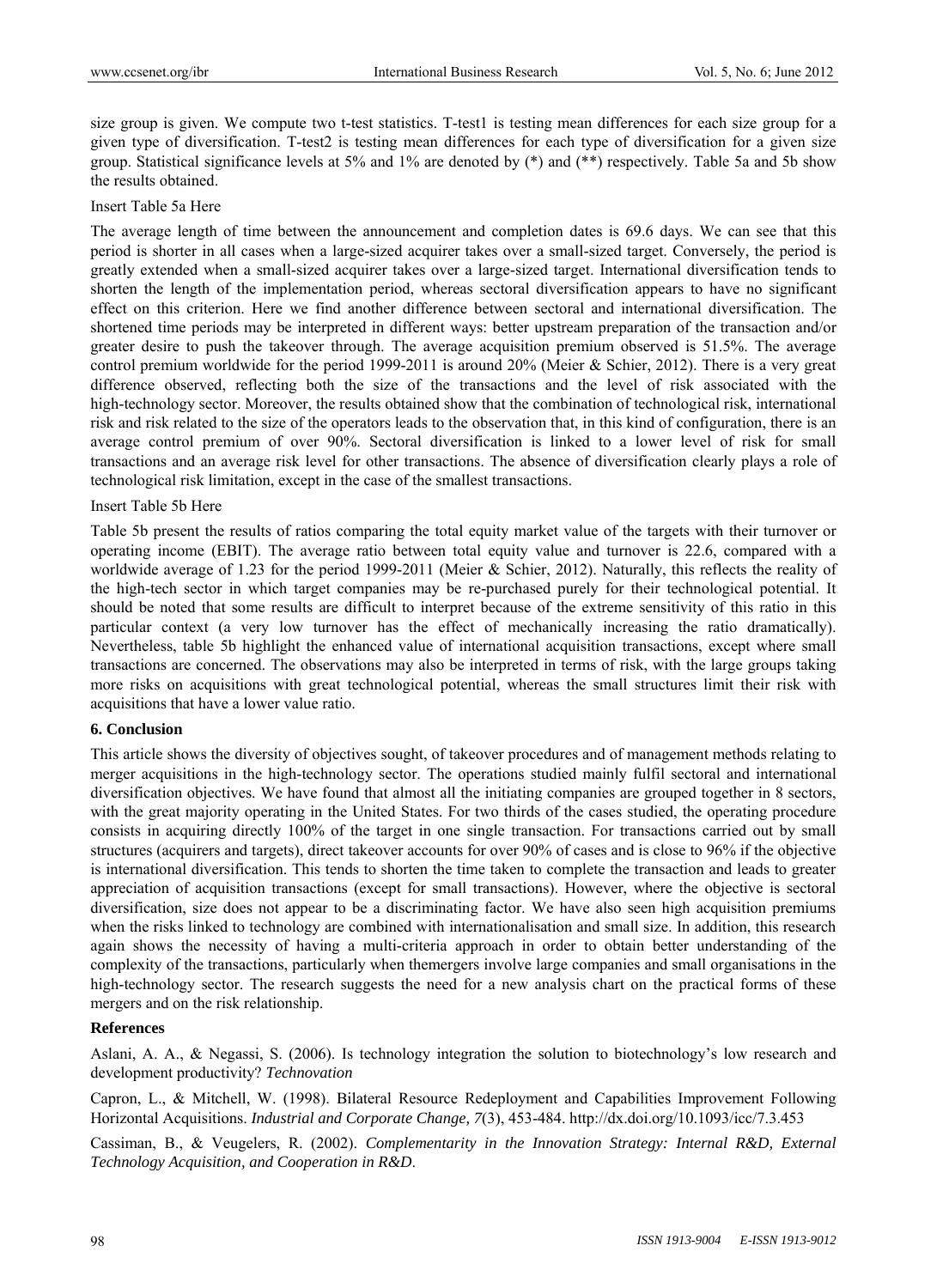Chesbrough, H. W. (2003). *Open Innovation: The New Imparative for Creating and Profiting from Technology. Boston*. Harvard Business School Press.

Cloodt, M., Hagedoorn, J., & Van Kranenburg, H. (2006). Mergers and acquisitions: Theireffect on the innovative performance of companies in high-tech industries*. Research Policy, 35*(5), 642-654. http://dx.doi.org/10.1016/j.respol.2006.02.007

Coff, R. W. (1999). How buyers cope with uncertainty when acquiring firms in knowledge-intensive industries: Caveat emptor. *Organization Science, 10*, 144-161. http://dx.doi.org/10.1287/orsc.10.2.144

Cohen, W., & Levinthal, D. (1990). Absorptive capacity: A new perspective on learning an innovation. *Administrative Science Quarterly, 35*, 128-152. http://dx.doi.org/10.2307/2393553

Colombo, G., Dell'era, C., & Frattini, F. (2011). New product development (NPD) servicesuppliers in open innovation practices: Progresses and organization for knowledgeexchange and integration. *International Journal of Innovation Management, 15*(1), 165-204. http://dx.doi.org/10.1142/S136391961100312X

de Man, A-P., & Duysters, G. (2005). Collaboration and innovation: A review of the effectsof mergers, acquisitions and alliances on innovation. *Technovation, 25*(3), 1377-1387. http://dx.doi.org/10.1016/j.technovation.2004.07.021

Granstrand, O., & Sjölander, S. (1990). The Acquisition of Technologi and Small Firms by Large Firms. *Journal of Economic Behavior and Organization, 13*, 367-386. http://dx.doi.org/10.1016/0167-2681(90)90006-Y

Grimpe, C. (2007). Successful product development after firm acquisitions: The role of research and development. *Journal of Product Innovation Management, 24*(6), 614-628. http://dx.doi.org/10.1111/j.1540-5885.2007.00275.x

Gugler, K., Mueller, D. C., & Yuroglu, B. B. (2003). *The Determinants of Merger Waves*. Mimeo, University of Vienna.

Holms, T. J., & Schmitz, J. A. (1990). A theory of entrepreneurship and its application to the study of business transfers. *The Journal of Political Economy*. http://dx.doi.org/10.1086/261678

Inkpen, A. C., Sundaram, A. K., & Rockwood, K. (2000). Cross-Border Acquisitions of US Technology Assets. *California Management Review, 42*(3), 50-71.

Katz, M. L., & Shapiro, C. (1986). How to License Intangible Property. *Quaterly Journal of Economics, 101*, 567-590. http://dx.doi.org/10.2307/1885697

Lee, K. S., Lim, G. H., Tan, S. J., & Wee, C. H. (2001). Generic marketing strategies for small and medium-sized enterprises – conceptual framework and examples from Asia. *Journal of Strategic Marketing, 9*, 145-162. http://dx.doi.org/10.1080/09652540122176

Lichtenberg, F. R. (1992). Industrial Diversification and its Consequences for Productivity. *Journal of Economic Behaviour Organization, 18*, 427-438. http://dx.doi.org/10.1016/0167-2681(92)90019-8

Luypaert, M., & Huyghebaert, N. (2007). Determinants of growth through mergers and acquisitions: An empirical analysis. In 25th Erasmus finance day, Rotterdam (The Netherlands). *Working paper*.

Makri, M., Hitt, M. A., & Lane, P. J. (2010). Complementary technologies, knowledge relatedness,and invention outcomes in high technology mergers and acquisitions. *Strategic Management Journal, 31*(6), 602-628.

Meier, O., Missionier, A., & Soparnot, R. (2011). The evolution of the governance model ininstances of highly innovative strategic mergers. *Corporate Governance, 11*(3), 256-273. http://dx.doi.org/10.1108/14720701111138689

Meier, O., & Schier, G. (2012). *Fusions-Acquisitions: Stratégie, Finance, Management*. Dunod 4ème édition.

Moeller, S. B., Schlingemann, F. P., & Stulz, R. M. (2004). Firm Size and the Gains From Acquisitions. *Journal of Financial Economics, 73*, 201-228. http://dx.doi.org/10.1016/j.jfineco.2003.07.002

Montgomery, C. A. (1994). Corporate Diversification. *Journal of Economic Perspectives, 8*(3), 163-178. http://dx.doi.org/10.1257/jep.8.3.163

OCDE. (2000). *L'observateur*, *Science, Technologie et innovation dans la nouvelle économie*. (www.oecd.org/publications/Pol\_breif/) (octobre 2000).

Paruchuri, S., Nerkar, A., & Hambrick, D. C. (2006). Acquisition integration and productivity losses in the technical core: Disruption of inventors in acquired companies. *Organization Science, 17*(5), 545-562. http://dx.doi.org/10.1287/orsc.1060.0207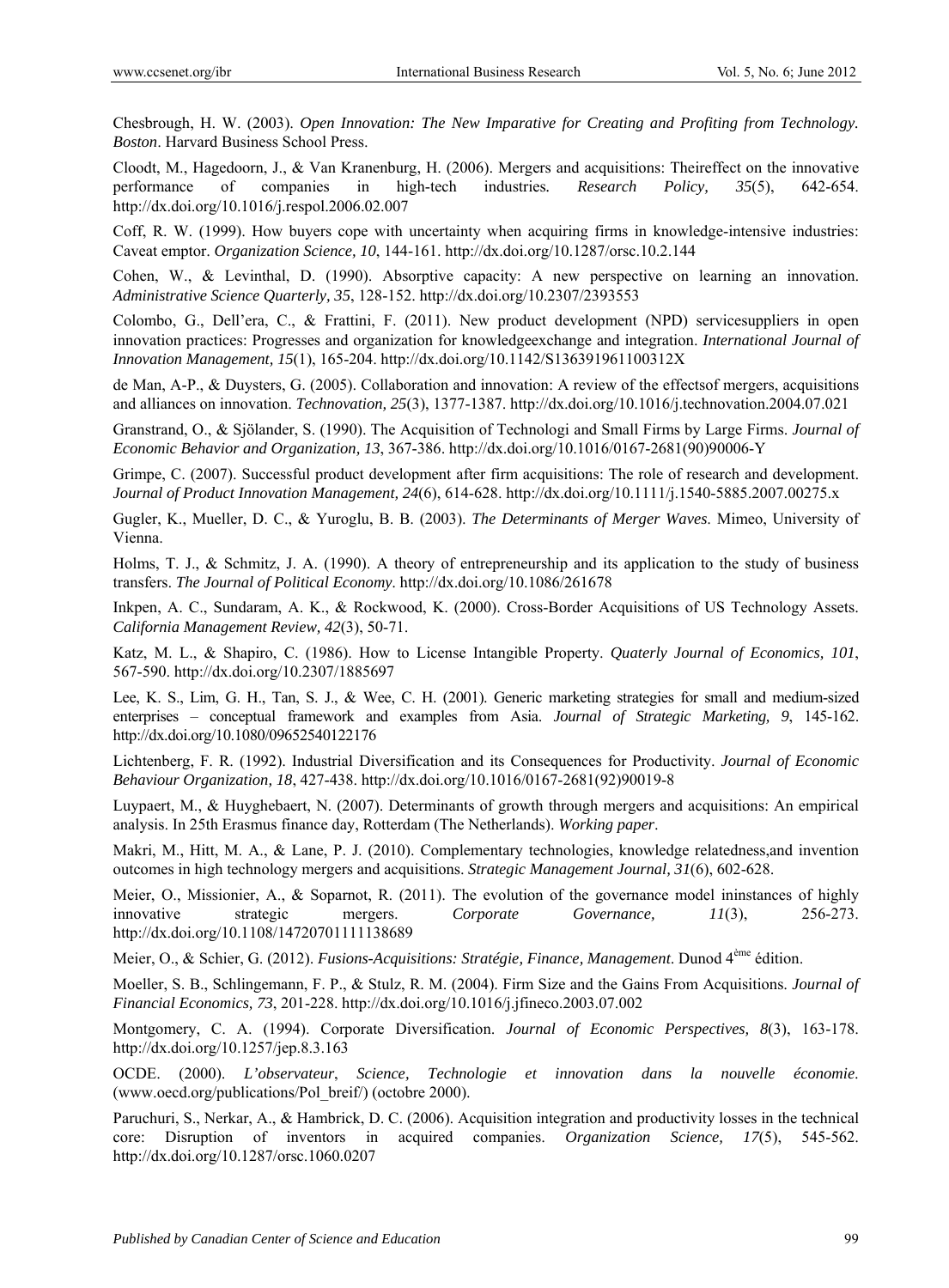Puranam, P., Singh, H., & Chaudhuri, S. R. (2009). Integrating acquired capabilities: When structuralintegration is (un)necessary. *Organization Science, 20*(2), 313-328. http://dx.doi.org/10.1287/orsc.1090.0422

Rhodes-Kropf, M., & Viswanathan, S. (2004). Market Valuation and Merger Waves. *Journal of Finance, 59*, 2685-2718. http://dx.doi.org/10.1111/j.1540-6261.2004.00713.x

Salant, S. W. (1984). Preemptive Patenting and the Persistence of Monopoly: Comment. *American Economic Review, 74*, 247-253.

Schier, G., & Navatte, P. (2010). La vague de fusions – acquisitions des années 1990 aux Etats-Unis: Une lecture des résultats à l'aide de la théorie de l'agence. *Revue Française de Gestion, 204*, 53-67.

Spithoven, A., & Teirlinck, P. (2010). External R&D: Exploring the functions and qualifications of R&D personnel. *International Journal of Innovation Management, 14*(6), 967-987. http://dx.doi.org/10.1142/S1363919610002969

Vermeulen, F., & Barkema, H. (2001). Learning Through Acquisitions. *Academy of Management Journal, 44*(3), 457-476. http://dx.doi.org/10.2307/3069364

Williamson, O. E. (1975). *Market and Hierarchies: Analysis and Antitrust Implications*. New-York: Free Press.

Table 1. Medium sized international high tech acquisitions

|      |                                               | <b>High-Tech Acquisitions (full sample)</b>                         |                                                                |                                               | H/Tech Acquisitions (international diversification)   |                                                                     |                                                         | <b>H/Tech Acquisitions (Sectoral Diversification)</b> |                                                       |                                                                     |                                                                |  |
|------|-----------------------------------------------|---------------------------------------------------------------------|----------------------------------------------------------------|-----------------------------------------------|-------------------------------------------------------|---------------------------------------------------------------------|---------------------------------------------------------|-------------------------------------------------------|-------------------------------------------------------|---------------------------------------------------------------------|----------------------------------------------------------------|--|
|      | Number of<br><b>High Tech</b><br>acquisitions | <b>Total</b><br><b>Transaction</b><br><b>Value</b><br>(millions \$) | Average<br><b>Transaction</b><br><b>Value</b><br>(millions \$) | Number of<br><b>High Tech</b><br>acquisitions | % of total<br><b>High-Tech</b><br><b>Acquisitions</b> | <b>Total</b><br><b>Transaction</b><br><b>Value</b><br>(millions \$) | Average<br><b>Transaction</b><br>Value<br>(millions \$) | Number of<br><b>High Tech</b><br>acquisitions         | % of total<br><b>High-Tech</b><br><b>Acquisitions</b> | <b>Total</b><br><b>Transaction</b><br><b>Value</b><br>(millions \$) | Average<br><b>Transaction</b><br><b>Value</b><br>(millions \$) |  |
| 1990 | 22                                            | 1654.3                                                              | 75.20                                                          | 3                                             | 13.6%                                                 | 221.59                                                              | 73.9                                                    | 16                                                    | 72.7%                                                 | 1372.0                                                              | 85.8                                                           |  |
| 1991 | 42                                            | 3 9 20.3                                                            | 93.34                                                          | 9                                             | 21.4%                                                 | 422.14                                                              | 46.9                                                    | 35                                                    | 83.3%                                                 | 3 2 7 3 . 8                                                         | 93.5                                                           |  |
| 1992 | 44                                            | 3 009.5                                                             | 68.40                                                          | 6                                             | 13.6%                                                 | 210.15                                                              | 35.0                                                    | 32                                                    | 72.7%                                                 | 1794.6                                                              | 56.1                                                           |  |
| 1993 | 65                                            | 3 4 7 9 1                                                           | 53.52                                                          | 13                                            | 20.0%                                                 | 720.43                                                              | 55.4                                                    | 56                                                    | 86.2%                                                 | 3 0 25.0                                                            | 54.0                                                           |  |
| 1994 | 99                                            | 9 2 2 9 . 7                                                         | 93.23                                                          | 19                                            | 19.2%                                                 | 1 172.61                                                            | 61.7                                                    | 78                                                    | 78.8%                                                 | 8158.7                                                              | 104.6                                                          |  |
| 1995 | 129                                           | 11 786.6                                                            | 91.37                                                          | 27                                            | 20.9%                                                 | 2 2 5 6.71                                                          | 83.6                                                    | 91                                                    | 70.5%                                                 | 8 1 7 0 .5                                                          | 89.8                                                           |  |
| 1996 | 177                                           | 15 458.8                                                            | 87.34                                                          | 47                                            | 26.6%                                                 | 3 879.03                                                            | 82.5                                                    | 142                                                   | 80.2%                                                 | 11975.8                                                             | 84.3                                                           |  |
| 1997 | 213                                           | 21 220.0                                                            | 99.62                                                          | 55                                            | 25.8%                                                 | 5 164.19                                                            | 93.9                                                    | 163                                                   | 76.5%                                                 | 15 725.4                                                            | 96.5                                                           |  |
| 1998 | 325                                           | 26 982.2                                                            | 83.02                                                          | 95                                            | 29.2%                                                 | 7 171.20                                                            | 75.5                                                    | 252                                                   | 77.5%                                                 | 20 672.4                                                            | 82.0                                                           |  |
| 1999 | 439                                           | 44 119.5                                                            | 100.50                                                         | 114                                           | 26.0%                                                 | 8819.29                                                             | 77.4                                                    | 340                                                   | 77.4%                                                 | 34 587.2                                                            | 101.7                                                          |  |
| 2000 | 602                                           | 62 596.1                                                            | 103.98                                                         | 185                                           | 30.7%                                                 | 17 038.55                                                           | 92.1                                                    | 463                                                   | 76.9%                                                 | 49 046.9                                                            | 105.9                                                          |  |
| 2001 | 355                                           | 30 624.1                                                            | 86.26                                                          | 104                                           | 29.3%                                                 | 9 9 6 9.6 9                                                         | 95.9                                                    | 267                                                   | 75.2%                                                 | 23 23 7.5                                                           | 87.0                                                           |  |
| 2002 | 266                                           | 21 221.0                                                            | 79.78                                                          | 76                                            | 28.6%                                                 | 6 120.17                                                            | 80.5                                                    | 200                                                   | 75.2%                                                 | 15 841.4                                                            | 79.2                                                           |  |
| 2003 | 305                                           | 24 547.1                                                            | 80.48                                                          | 78                                            | 25.6%                                                 | 6 232.10                                                            | 79.9                                                    | 221                                                   | 72.5%                                                 | 18 557.9                                                            | 84.0                                                           |  |
| 2004 | 343                                           | 30 121.5                                                            | 87.82                                                          | 115                                           | 33.5%                                                 | 9 891.74                                                            | 86.0                                                    | 245                                                   | 71.4%                                                 | 21 799.7                                                            | 89.0                                                           |  |
| 2005 | 394                                           | 33 646.8                                                            | 85.40                                                          | 136                                           | 34.5%                                                 | 11 383.66                                                           | 83.7                                                    | 283                                                   | 71.8%                                                 | 24 306.6                                                            | 85.9                                                           |  |
| 2006 | 384                                           | 33 100.2                                                            | 86.20                                                          | 140                                           | 36.5%                                                 | 12 357.97                                                           | 88.3                                                    | 272                                                   | 70.8%                                                 | 24 226.5                                                            | 89.1                                                           |  |
| 2007 | 411                                           | 36 811.9                                                            | 89.57                                                          | 133                                           | 32.4%                                                 | 11 987.07                                                           | 90.1                                                    | 271                                                   | 65.9%                                                 | 23 030.0                                                            | 85.0                                                           |  |
| 2008 | 350                                           | 27 943.2                                                            | 79.84                                                          | 124                                           | 35.4%                                                 | 9953.82                                                             | 80.3                                                    | 248                                                   | 70.9%                                                 | 20 20 6.3                                                           | 81.5                                                           |  |
| 2009 | 238                                           | 22 413.9                                                            | 94.18                                                          | 78                                            | 32.8%                                                 | 7927.48                                                             | 101.6                                                   | 160                                                   | 67.2%                                                 | 14 970.8                                                            | 93.6                                                           |  |
| 2010 | 278                                           | 26 969.8                                                            | 97.01                                                          | 99                                            | 35.6%                                                 | 8 8 6 2.8 9                                                         | 89.5                                                    | 183                                                   | 65.8%                                                 | 18 197.7                                                            | 99.4                                                           |  |
| 2011 | 257                                           | 23 019.2                                                            | 89.57                                                          | 82                                            | 31.9%                                                 | 8 307.42                                                            | 101.3                                                   | 180                                                   | 70.0%                                                 | 15 878.6                                                            | 88.2                                                           |  |
|      | 5738                                          |                                                                     | 86.62                                                          | 1738                                          | 30.3%                                                 |                                                                     | 79.77                                                   | 4198                                                  | 73.2%                                                 |                                                                     | 87.10                                                          |  |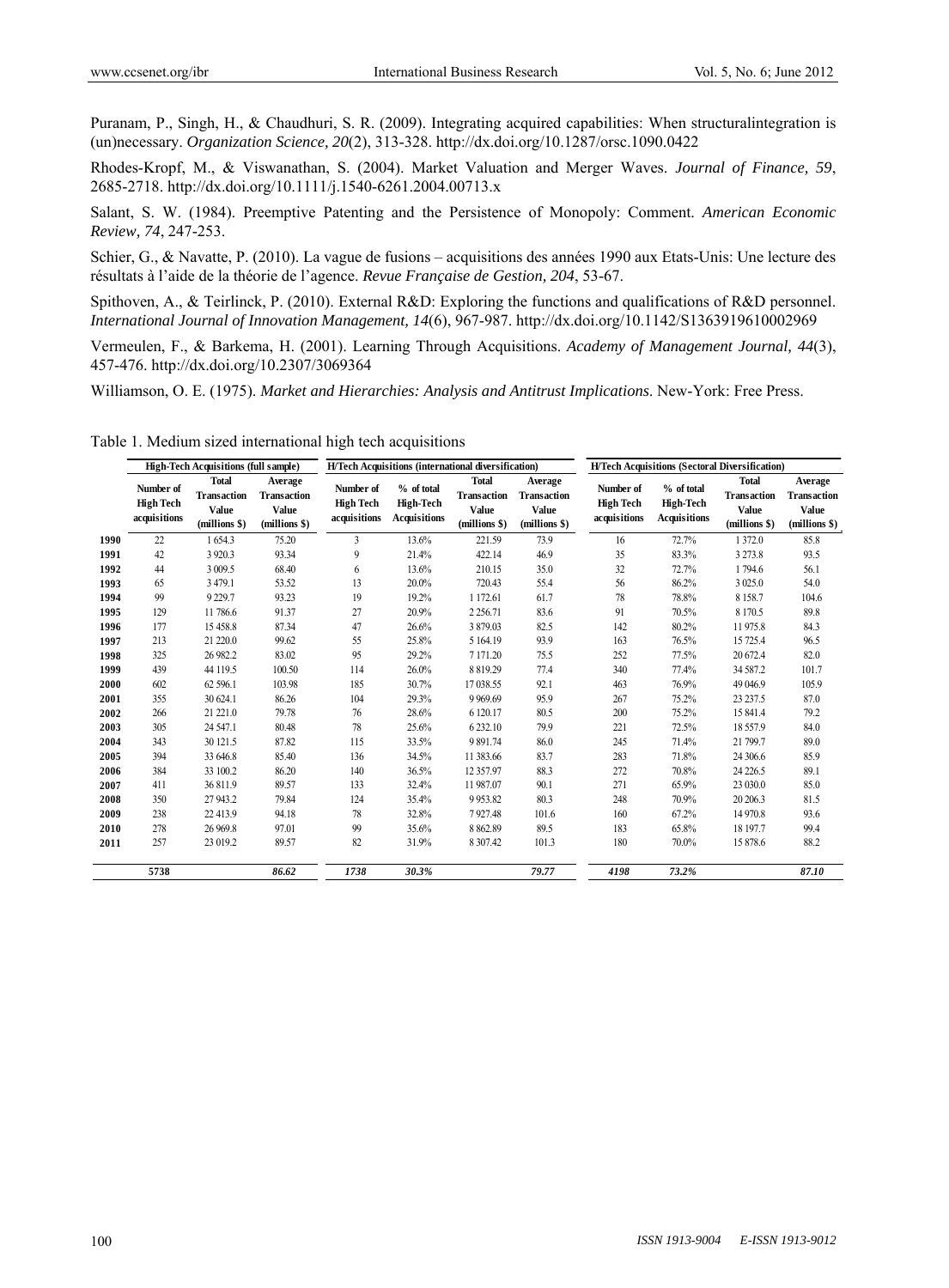| Acquiror<br><b>Nation</b> | Number of High-<br><b>Tech Acquisitions</b> | <b>Total Transaction</b><br>Value (in millons<br>\$) | <b>Average Transaction</b><br>Value (in millons \$) | Acquiror<br><b>Nation</b> | Number of<br><b>High-Tech</b><br><b>Acquisitions</b> | <b>Total</b><br><b>Transaction</b><br>Value (in | Average<br><b>Transaction</b><br>Value (in |
|---------------------------|---------------------------------------------|------------------------------------------------------|-----------------------------------------------------|---------------------------|------------------------------------------------------|-------------------------------------------------|--------------------------------------------|
| <b>United States</b>      | 3112                                        | 319 483.3                                            | 102.7                                               | Guernsey                  | 8                                                    | 1 257.7                                         | 157.2                                      |
| Japan                     | 428                                         | 27 653.5                                             | 64.6                                                | Portugal                  | $\,$ 8 $\,$                                          | 783.6                                           | 97.9                                       |
| United Kingdom            | 361                                         | 26 079.1                                             | 72.2                                                | Austria                   | $\overline{7}$                                       | 642.7                                           | 91.8                                       |
| Canada                    | 176                                         | 15 452.8                                             | 87.8                                                | Turkey                    | $\overline{7}$                                       | 488.1                                           | 69.7                                       |
| South Korea               | 142                                         | 5 5 7 2.9                                            | 39.2                                                | Hungary                   | 6                                                    | 740.2                                           | 123.4                                      |
| Germany                   | 134                                         | 9982.5                                               | 74.5                                                | Chile                     | 5                                                    | 267.5                                           | 53.5                                       |
| France                    | 116                                         | 10 380.4                                             | 89.5                                                | Egypt                     | $\overline{4}$                                       | 132.2                                           | 33.1                                       |
| Sweden                    | 94                                          | 7 7 5 4 4                                            | 82.5                                                | New Zealand               | $\overline{4}$                                       | 140.7                                           | 35.2                                       |
| China                     | 91                                          | 4 2 5 2.8                                            | 46.7                                                | Saudi Arabia              | $\overline{4}$                                       | 504.3                                           | 126.1                                      |
| India                     | 87                                          | 5 605.4                                              | 64.4                                                | Slovenia                  | $\overline{4}$                                       | 337.1                                           | 84.3                                       |
| Australia                 | 80                                          | 5 648.7                                              | 70.6                                                | Thailand                  | $\overline{4}$                                       | 299.6                                           | 74.9                                       |
| Hong Kong                 | 64                                          | 3 642.7                                              | 56.9                                                | Iceland                   | 3                                                    | 207.0                                           | 69.0                                       |
| Taiwan                    | 64                                          | 5 083.2                                              | 79.4                                                | Malta                     | 3                                                    | 135.5                                           | 45.2                                       |
| Italy                     | 59                                          | 3 4 5 2.2                                            | 58.5                                                | Czech Republic            | $\overline{c}$                                       | 64.2                                            | 32.1                                       |
| Brazil                    | 58                                          | 4 6 4 4 .6                                           | 80.1                                                | Luxembourg                | $\overline{c}$                                       | 251.2                                           | 125.6                                      |
| Russian Fed               | 56                                          | 5 2 3 8 . 4                                          | 93.5                                                | Philippines               | $\overline{c}$                                       | 401.9                                           | 200.9                                      |
| Netherlands               | 54                                          | 5 5 4 7 .0                                           | 102.7                                               | Utd Arab Em               | $\overline{c}$                                       | 91.0                                            | 45.5                                       |
| Norway                    | 54                                          | 3 0 8 9 1                                            | 57.2                                                | Argentina                 | $\mathbf{1}$                                         | 23.7                                            | 23.7                                       |
| Singapore                 | 51                                          | 4 018.5                                              | 78.8                                                | Bahrain                   | $\mathbf{1}$                                         | 415.0                                           | 415.0                                      |
| Israel                    | 48                                          | 4 6 18.1                                             | 96.2                                                | Bulgaria                  | $\mathbf{1}$                                         | 15.5                                            | 15.5                                       |
| Switzerland               | 46                                          | 5 785.6                                              | 125.8                                               | Croatia                   | $\mathbf{1}$                                         | 42.3                                            | 42.3                                       |
| Finland                   | 45                                          | 4 1 3 1 .5                                           | 91.8                                                | Cyprus                    | $\mathbf{1}$                                         | 15.7                                            | 15.7                                       |
| South Africa              | 34                                          | 3 4 3 8 . 2                                          | 101.1                                               | Estonia                   | $\mathbf{1}$                                         | 74.1                                            | 74.1                                       |
| Denmark                   | 30                                          | 1732.6                                               | 57.8                                                | Gibraltar                 | $\mathbf{1}$                                         | 157.8                                           | 157.8                                      |
| Spain                     | 27                                          | 1912.6                                               | 70.8                                                | Isle of Man               | $\mathbf{1}$                                         | 50.0                                            | 50.0                                       |
| Poland                    | 23                                          | 1 3 4 1 .9                                           | 58.3                                                | Kuwait                    | $\mathbf{1}$                                         | 34.4                                            | 34.4                                       |
| Malaysia                  | 22                                          | 1 5 9 4 . 4                                          | 72.5                                                | Lithuania                 | $\mathbf{1}$                                         | 179.8                                           | 179.8                                      |
| Belgium                   | 19                                          | 1271.9                                               | 66.9                                                | Neth Antilles             | $\mathbf{1}$                                         | 20.5                                            | 20.5                                       |
| Ireland-Rep               | 19                                          | 2 139.2                                              | 112.6                                               | Oman                      | 1                                                    | 204.0                                           | 204.0                                      |
| Bermuda                   | 15                                          | 1924.3                                               | 128.3                                               | Peru                      | $\mathbf{1}$                                         | 12.0                                            | 12.0                                       |
| Greece                    | 13                                          | 936.7                                                | 72.1                                                | Qatar                     | $\mathbf{1}$                                         | 28.6                                            | 28.6                                       |
| Mexico                    | 13                                          | 1 1 4 3 .2                                           | 87.9                                                | Slovak Rep                | $\mathbf{1}$                                         | 11.6                                            | 11.6                                       |
| Indonesia                 | 12                                          | 1 2 8 4 .0                                           | 107.0                                               | Sri Lanka                 | 1                                                    | 10.0                                            | 10.0                                       |

# Table 2. Acquirer nations of medium sized high-tech acquisitions (1990-2011)

# Table 3. Acquirer industry sectors (full sample) 1990-2011

| <b>Acquiror Industry Sector</b>                  | Number of<br><b>High Tech</b><br>acquisitions | <b>Acquiror Industry Sector</b>                  | Number of<br><b>High Tech</b><br>acquisitions |
|--------------------------------------------------|-----------------------------------------------|--------------------------------------------------|-----------------------------------------------|
| <b>Business Services</b>                         | 1168                                          | A musement and Recreation Services               | 12                                            |
| Prepackaged Software                             | 1016                                          | Transportation and Shipping (except air)         |                                               |
| Telecommunications                               | 597                                           | Holding Companies, Except Banks                  | 9                                             |
| Electronic and Electrical Equipment              | 591                                           | <b>Rubber and Miscellaneous Plastic Products</b> |                                               |
| Drugs                                            | 577                                           | Miscellaneous Manufacturing                      |                                               |
| Measuring, Medical, Photo Equipment; Clocks      | 522                                           | <b>Construction Firms</b>                        |                                               |
| Computer and Office Equipment                    | 340                                           | Retail Trade-Home Furnishings                    |                                               |
| Communications Equipment                         | 263                                           | <b>Educational Services</b>                      |                                               |
| Radio and Television Broadcasting Stations       | 92                                            | Credit Institutions                              |                                               |
| <b>Health Services</b>                           | 77                                            | Electric, Gas, and Water Distribution            |                                               |
| Wholesale Trade-Durable Goods                    | 56                                            | Real Estate; Mortgage Bankers and Brokers        |                                               |
| Machinery                                        | 50                                            | Oil and Gas; Petroleum Refining                  |                                               |
| Metal and Metal Products                         | 46                                            | Stone, Clay, Glass, and Concrete Products        |                                               |
| Miscellaneous Retail Trade                       | 42                                            | Food and Kindred Products                        |                                               |
| Investment & Commodity Firms, Dealers, Exchanges | 37                                            | Soaps, Cosmetics, and Personal-Care Products     |                                               |
| Printing, Publishing, and Allied Services        | 33                                            | Agriculture, Forestry, and Fishing               |                                               |
| <b>Advertising Services</b>                      | 26                                            | Leather and Leather Products                     |                                               |
| Aerospace and Aircraft                           | 22                                            | Textile and Apparel Products                     |                                               |
| Chemicals and Allied Products                    | 21                                            | Wood Products, Furniture, and Fixtures           |                                               |
| Motion Picture Production and Distribution       | 16                                            | Other Financial                                  |                                               |
| Transportation Equipment                         | 16                                            | Commercial Banks, Bank Holding Companies         |                                               |
| Insurance                                        | 15                                            | Public Administration                            |                                               |
| Wholesale Trade-Nondurable Goods                 | 13                                            | <b>TOTAL</b>                                     | 5738                                          |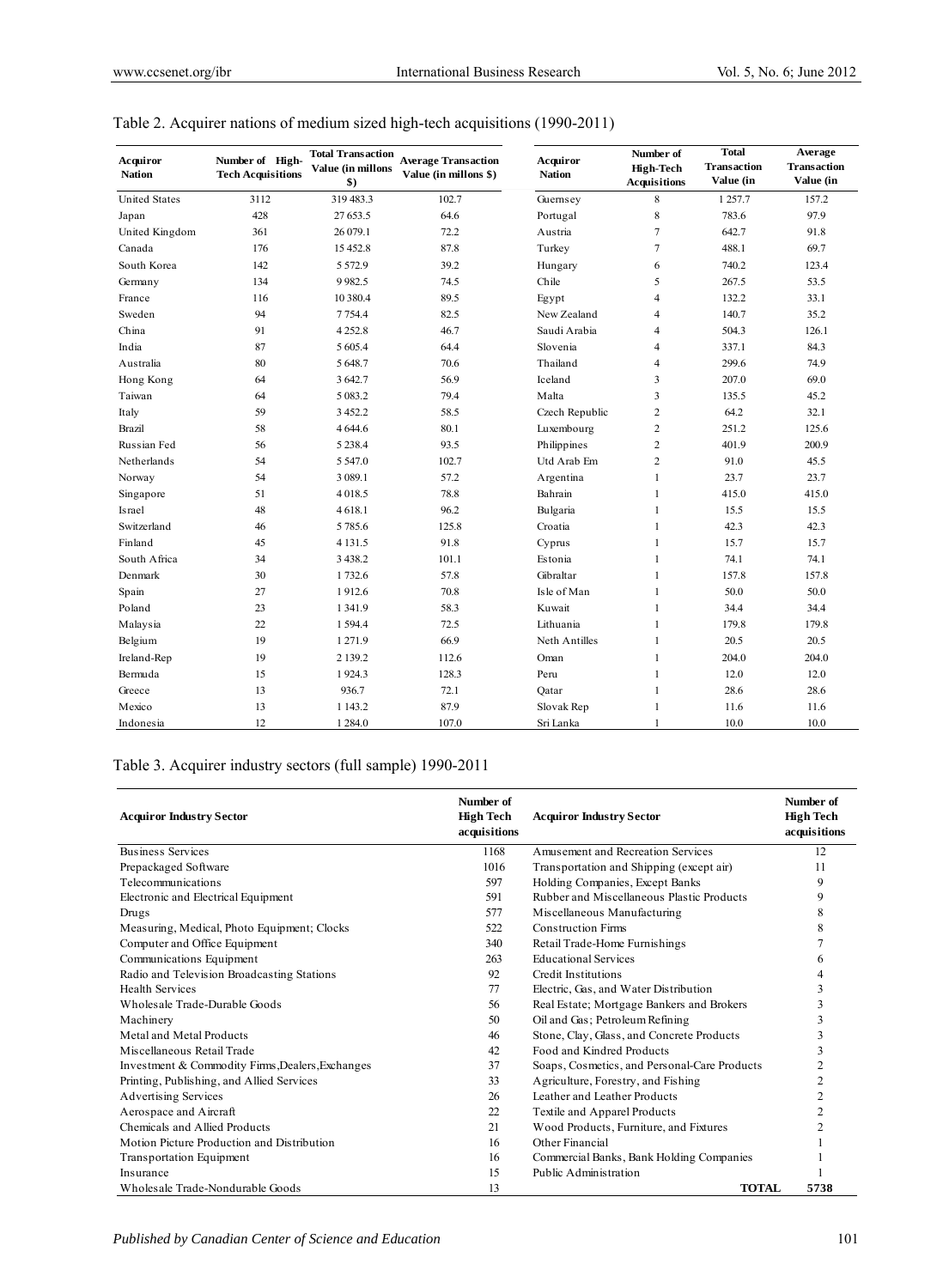**Sectoral diversification** 

| No diversification    |                    |                    |                    |                    | International diversification |                    |                    |                    |                                          |
|-----------------------|--------------------|--------------------|--------------------|--------------------|-------------------------------|--------------------|--------------------|--------------------|------------------------------------------|
| Acquire<br>$Target =$ | Group 1<br>Group 1 | Group 1<br>Group 2 | Group 2<br>Group 1 | Group 2<br>Group 2 | $Acauiror =$<br>$Target =$    | Group 1<br>Group 1 | Group 1<br>Group 2 | Group 2<br>Group 1 | Group <sub>2</sub><br>Group <sub>2</sub> |
| Option 1              | 94.0%              | 74.6%              | 80.7%              | 68.2%              | Option 1                      | 95.7%              | 60.6%              | 74.7%              | 55.1%                                    |
| Option 2              | 2.8%               | 4.2%               | 10.7%              | 6.6%               | Option 2                      | 1.4%               | 6.1%               | 14.0%              | 12.3%                                    |
| Option 3              | $0.9\%$            | $7.0\%$            | $0.9\%$            | 6.1%               | Option 3                      | 1.4%               | 12.1%              | 4.7%               | 13.1%                                    |
| Option 4              | $1.4\%$            | 8.5%               | 1.5%               | 6.4%               | Option 4                      | 1.4%               | 12.1%              | $2.0\%$            | $7.2\%$                                  |
| Option 5              | $0.9\%$            | 5.6%               | $6.1\%$            | 12.7%              | Option 5                      | $0.0\%$            | 9.1%               | 4.7%               | 12.3%                                    |
|                       | 100.0%             | 100.0%             | 100.0%             | 100.0%             |                               | 100.0%             | 100.0%             | 100.0%             | 100.0%                                   |

# Table 4. Strategicaloptions according to the size and nature of diversification

| Acquiror=          | Group 1 | Group 1 | Group 2 | Group 2 | Acquire    | Group 1 | Group 1 | Group 2 | <b>Group</b> |
|--------------------|---------|---------|---------|---------|------------|---------|---------|---------|--------------|
| $Target =$         | Group 1 | Group 2 | Group 1 | Group 2 | $Target =$ | Group 1 | Group 2 | Group 1 | <b>Group</b> |
| Option 1           | 87.7%   | 75.1%   | 84.4%   | 67.0%   | Option 1   | 91.1%   | 81.8%   | 84.0%   | 56.1%        |
| Option 2           | 7.3%    | 4.3%    | 6.4%    | 8.2%    | Option 2   | 3.8%    | 7.3%    | 8.5%    | 11.6%        |
| Option 3           | 1.6%    | 5.9%    | 2.9%    | 8.2%    | Option 3   | 1.4%    | 5.5%    | 4.3%    | 14.4%        |
| Option 4           | 1.8%    | 8.1%    | 1.6%    | 7.9%    | Option 4   | 0.5%    | 1.8%    | 0.5%    | 8.3%         |
| Option 5           | 1.6%    | 6.5%    | 4.7%    | 8.6%    | Option 5   | 3.3%    | $3.6\%$ | 2.7%    | 9.7%         |
|                    | 100.0%  | 100.0%  | 100.0%  | 100.0%  |            | 100.0%  | 100.0%  | 100.0%  | 100.0%       |
|                    |         |         |         |         |            |         |         |         |              |
| <b>Full sample</b> |         |         |         |         |            |         |         |         |              |
| Acquire            | Group 1 | Group 1 | Group 2 | Group 2 |            |         |         |         |              |
| $Target =$         | Group 1 | Group 2 | Group 1 | Group 2 |            |         |         |         |              |
| Option 1           | 90.2%   | 74.7%   | 82.8%   | 63.6%   |            |         |         |         |              |
| Option 2           | 5.3%    | 4.9%    | 8.3%    | 9.1%    |            |         |         |         |              |
| Option 3           | 1.4%    | 6.7%    | $3.0\%$ | 9.7%    |            |         |         |         |              |
| Option 4           | 1.4%    | 7.6%    | 1.4%    | 7.7%    |            |         |         |         |              |
| Option 5           | 1.7%    | 6.1%    | 4.5%    | 9.9%    |            |         |         |         |              |
|                    | 100.0%  | 100.0%  | 100.0%  | 100.0%  |            |         |         |         |              |

| <i>auiror=</i><br>Target= | Group 1<br>Group 1 | Group 1<br>Group 2 | Group 2<br>Group 1 | Group 2<br>Group 2 | Acquire<br>Target= | Group 1<br>Group 1 | Group 1<br>Group 2 | Group 2<br>Group 1 | Group 2<br>Group 2 |
|---------------------------|--------------------|--------------------|--------------------|--------------------|--------------------|--------------------|--------------------|--------------------|--------------------|
| n 1                       | 94.0%              | 74.6%              | 80.7%              | 68.2%              | Option 1           | 95.7%              | 60.6%              | 74.7%              | 55.1%              |
| n 2                       | 2.8%               | 4.2%               | 10.7%              | 6.6%               | Option 2           | $.4\%$             | 6.1%               | 14.0%              | 12.3%              |
| n 3                       | $0.9\%$            | 7.0%               | 0.9%               | $6.1\%$            | Option 3           | l.4%               | 12.1%              | 4.7%               | 13.1%              |
| n 4                       | $1.4\%$            | 8.5%               | 1.5%               | 6.4%               | Option 4           | 1.4%               | 12.1%              | $2.0\%$            | 7.2%               |
| n 5                       | $0.9\%$            | 5.6%               | 6.1%               | 12.7%              | Option 5           | $0.0\%$            | 9.1%               | 4.7%               | 12.3%              |
|                           | 100.0%             | 100.0%             | 100.0%             | 100.0%             |                    | 100.0%             | 100.0%             | 100.0%             | 100.0%             |
|                           |                    |                    |                    |                    |                    |                    |                    |                    |                    |

| ctoral diversification |               |               |               |               | Double diversification |               |               |               |                |
|------------------------|---------------|---------------|---------------|---------------|------------------------|---------------|---------------|---------------|----------------|
| Acquiror=              | Group 1       | Group 1       | Group 2       | Group 2       | Acquiror=              | Group 1       | Group 1       | Group 2       | Group 2        |
| $Target =$             | Group 1       | Group 2       | Group 1       | Group 2       | Target=                | Group 1       | Group 2       | Group 1       | Group 2        |
| tion 1<br>tion 2       | 87.7%<br>7.3% | 75.1%<br>4.3% | 84.4%<br>6.4% | 67.0%<br>8.2% | Option 1<br>Option 2   | 91.1%<br>3.8% | 81.8%<br>7.3% | 84.0%<br>8.5% | 56.1%<br>11.6% |
| tion 3                 | .6%           | 5.9%          | 2.9%          | 8.2%          | Option 3               | 1.4%          | 5.5%          | 4.3%          | 14.4%          |
| tion 4                 | $.8\%$        | 8.1%          | 1.6%          | 7.9%          | Option 4               | 0.5%          | 1.8%          | 0.5%          | 8.3%           |
| tion 5                 | .6%           | 6.5%          | 4.7%          | 8.6%          | Option 5               | 3.3%          | 3.6%          | 2.7%          | 9.7%           |
|                        | 100.0%        | 100.0%        | 100.0%        | 100.0%        |                        | 100.0%        | 100.0%        | 100.0%        | 100.0%         |

Table 5a. Diversification types versus acquisitions characteristics (length of acquisition process / average premium paid)

|                                                                                            |       |            |     | $Acquiror = Group 1$ |                    |     | $Acquiror = Group 1$ |                   |      | $Acquiror = Group 2$ |         |         |      | $Acquiror = Group 2$ |         |         |
|--------------------------------------------------------------------------------------------|-------|------------|-----|----------------------|--------------------|-----|----------------------|-------------------|------|----------------------|---------|---------|------|----------------------|---------|---------|
|                                                                                            |       | All groups |     | Target = Group 1     |                    |     | $Target = Group 2$   |                   |      | Target = Group 1     |         |         |      | $Target = Group 2$   |         |         |
|                                                                                            | N     | Mean       | N   | St. Dev              | Mean               | N   | St. Dev              | Mean              | N    | St. Dev              | Mean    |         | N    | St. Dev              | Mean    |         |
| A. Length of acquisition process (number of days between annoucement and completion dates) |       |            |     |                      |                    |     |                      |                   |      |                      |         |         |      |                      |         |         |
| <b>Full sample</b>                                                                         | 5737  | 69.6       |     | 1 060 103.1          | 70.5               | 344 | 135.3                | 84.0              | 1726 | 113.4                | 53.4    |         | 2607 | 104.1                | 78.2    |         |
| $(t-test1)$                                                                                |       |            |     |                      | 0.25               |     |                      | $(*)$<br>1.96     |      |                      | $-5.94$ | $(**)$  |      |                      | 4.18    | $(**)$  |
| No diversification                                                                         | 1051  | 73.7       | 215 | 113.2                | 77.2               | 71  | 89.9                 | 84.7              | 326  | 76.4                 | 52.7    |         | 439  | 115.4                | 85.8    |         |
| $(t-test1)$                                                                                |       |            |     |                      | 0.46               |     |                      | 1.03              |      |                      | $-4.97$ | $($ **) |      |                      | 2.20    | $(*)$   |
| $(t-test2)$                                                                                |       |            |     |                      | 0.88               |     |                      | 0.07              |      |                      | $-0.19$ |         |      |                      | 1.38    |         |
| <b>International diversification</b>                                                       | 488   | 56.8       | 69  | 63.3                 | 45.7               | 33  | 107.5                | 79.2              | 150  | 59.3                 | 37.3    |         | 236  | 94.5                 | 69.3    |         |
| $(t-test1)$                                                                                |       |            |     |                      | $-1.46$            |     |                      | 1.20              |      |                      | $-4.03$ | $($ **) |      |                      | 2.03    | $(*)$   |
| $(t-test2)$                                                                                |       |            |     |                      | $-3.25$<br>$(**)$  |     |                      | $-0.25$           |      |                      | $-3.33$ | $($ **) |      |                      | $-1.44$ |         |
| <b>Sectoral diversficiation</b>                                                            | 2948  | 73.1       | 563 | 106.1                | 74.8               | 185 | 160.8                | 84.1              | 874  | 115.7                | 58.8    |         | 1326 | 101.0                | 80.2    |         |
| $(t-test1)$                                                                                |       |            |     |                      | 0.37               |     |                      | 0.93              |      |                      | $-3.65$ | $($ **) |      |                      | 2.58    | $(**)$  |
| $(t-test2)$                                                                                |       |            |     |                      | 0.96               |     |                      | 0.01              |      |                      | 1.37    |         |      |                      | 0.75    |         |
| <b>Double diversification</b>                                                              | 1250  | 63.2       | 213 | 92.9                 | 60.2               | 55  | 103.9                | 85.4              | 376  | 146.0                | 48.1    |         | 606  | 105.1                | 71.6    |         |
| $(t-test1)$                                                                                |       |            |     |                      | $-0.46$            |     |                      | 1.59              |      |                      | $-2.01$ | $(*)$   |      |                      | 1.96    | $(*)$   |
| $(t-test2)$                                                                                |       |            |     |                      | $-1.60$            |     |                      | 0.10              |      |                      | $-0.71$ |         |      |                      | $-1.54$ |         |
| B. Average Premium Paid (4 weeks prior to announcement date)                               |       |            |     |                      |                    |     |                      |                   |      |                      |         |         |      |                      |         |         |
| <b>Full sample</b>                                                                         | 4 166 | 51.3%      | 889 | 54.5%                | 58.3%              | 242 | 37.0%                | 44.7%             | 1429 | 46.0%                | 55.5%   |         | 1606 | 47.1%                | 44.6%   | $(***)$ |
| $(t-test1)$                                                                                |       |            |     |                      | 3.84<br>$(**)$     |     |                      | $(**)$<br>$-2.77$ |      |                      | 3.45    | $(**)$  |      |                      | $-5.66$ |         |
| No diversification                                                                         | 778   | 48.1%      | 178 | 60.9%                | 86.1%              | 47  | 27.9%                | 23.0%             | 268  | 26.8%                | 39.2%   |         | 285  | 30.8%                | 36.9%   | $(***$  |
| $(t-test1)$                                                                                |       |            |     |                      | $(**)$<br>8.32     |     |                      | $-6.17$<br>$(**)$ |      |                      | $-5.43$ | $(**)$  |      |                      | $-6.14$ | $(***)$ |
| $(t-test2)$                                                                                |       |            |     |                      | $(**)$<br>6.08     |     |                      | $(**)$<br>$-5.33$ |      |                      | $-9.94$ | $(***)$ |      |                      | $-4.24$ |         |
| <b>International diversification</b>                                                       | 399   | 61.6%      | 64  | 34.9%                | 90.7%              | 26  | 30.4%                | 51.8%             | 134  | 34.2%                | 52.7%   |         | 175  | 41.5%                | 59.3%   |         |
| $(t-test1)$                                                                                |       |            |     |                      | $(**)$<br>6.67     |     |                      | $-1.65$           |      |                      | $-3.04$ | $(**)$  |      |                      | $-0.74$ | $(***)$ |
| $(t-test2)$                                                                                |       |            |     |                      | $(**)$<br>7.43     |     |                      | 1.19              |      |                      | $-0.96$ |         |      |                      | 4.67    |         |
| <b>Sectoral diversficiation</b>                                                            | 2027  | 49.2%      | 459 | 61.8%                | 48.1%              | 127 | 41.4%                | 49.2%             | 699  | 51.6%                | 55.6%   |         | 742  | 54.8%                | 43.9%   | $(***)$ |
| $(t-test1)$                                                                                |       |            |     |                      | $-0.39$            |     |                      | 0.00              |      |                      | 3.26    | $(**)$  |      |                      | $-2.63$ |         |
| $(t-test2)$                                                                                |       |            |     |                      | $(**)$<br>$-3.55$  |     |                      | 1.23              |      |                      | 0.04    |         |      |                      | $-0.36$ |         |
| <b>Double diversification</b>                                                              | 962   | 59.2%      | 188 | 23.4%                | 53.4%              | 42  | 35.1%                | 60.7%             | 328  | 49.6%                | 75.8%   |         | 404  | 39.6%                | 48.3%   | $(***)$ |
| $(t-test1)$                                                                                |       |            |     |                      | $(***)$<br>$-3.42$ |     |                      | 0.28              |      |                      | 6.07    | $(**)$  |      |                      | $-5.54$ |         |
| $(t-test2)$                                                                                |       |            |     |                      | $-2.91$<br>$(**)$  |     |                      | 2.95<br>$(**)$    |      |                      | 7.41    | $(**)$  |      |                      | 1.83    |         |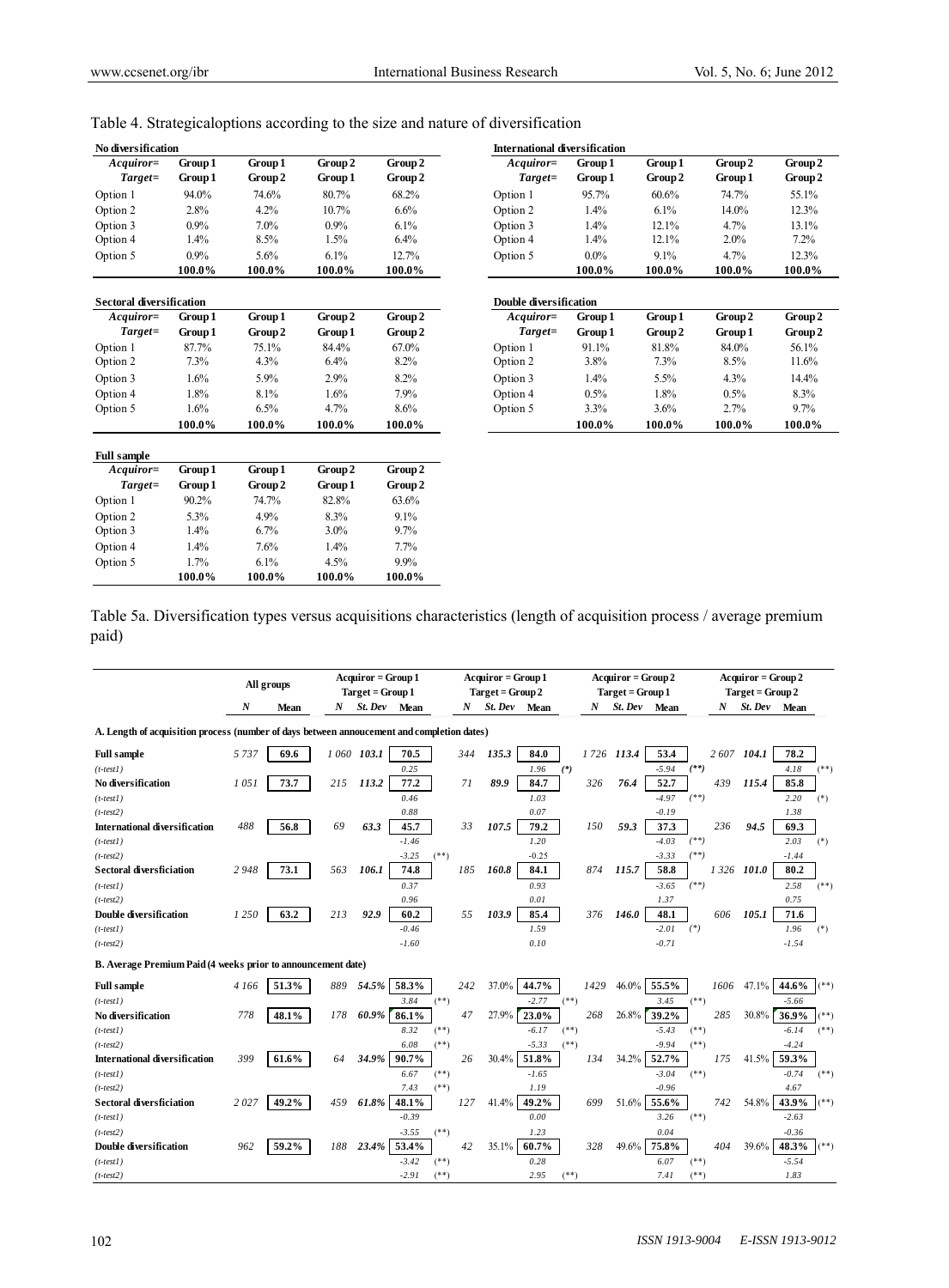# Table 5b. Diversification types versus acquisitionvaluation ratios

|                                                |      | All groups |      | $Acquiror = Group 1$ |                              |     | $Acquiror = Group 1$ |                     |        |      | $Acquiror = Group 2$ |                    |         |      | $Acquiror = Group 2$ |                 |        |
|------------------------------------------------|------|------------|------|----------------------|------------------------------|-----|----------------------|---------------------|--------|------|----------------------|--------------------|---------|------|----------------------|-----------------|--------|
|                                                |      |            |      | Target = Group 1     |                              |     | Target = Group 2     |                     |        |      | Target = Group 1     |                    |         |      | $Target = Group 2$   |                 |        |
|                                                | N    | Mean       | N    | St. Dev Mean         |                              | N   | St. Dev Mean         |                     |        | N    | St. Dev Mean         |                    |         | N    | St. Dev Mean         |                 |        |
| C. Targe Market value of Equity to Sales ratio |      |            |      |                      |                              |     |                      |                     |        |      |                      |                    |         |      |                      |                 |        |
| <b>Full sample</b>                             | 5731 | 22.6       | 1060 | 89.7                 | 14.5                         | 342 | 141.7                | 35.8                |        | 1725 | 101.3                | 10.6               |         | 2604 | 316.2                | 32.1            |        |
| $(t-test1)$                                    |      |            |      |                      | $-2.94$<br>$(***)$           |     |                      | 1.72                |        |      |                      | $-4.91$            | $($ **) |      |                      | 1.53            |        |
| No diversification                             | 1049 | 20.2       | 215  | 41.1                 | 12.5                         | 71  | 132.6                | 52.9                |        | 325  | 48.3                 | 10.6               |         | 438  | 224.6                | 25.8            |        |
| $(t$ -test $l$ )<br>$(t-test2)$                |      |            |      |                      | $-2.75$<br>$(**)$<br>$-0.73$ |     |                      | 2.08<br>1.09        | $(*)$  |      |                      | $-3.57$<br>$-0.01$ | $(**)$  |      |                      | 0.52<br>$-0.59$ |        |
| <b>International diversification</b>           | 486  | 33.4       | 69   | 246.8                | 54.1                         | 32  | 161.8                | 62.1                |        | 150  | 69.8                 | 17.0               |         | 235  | 183.0                | 34.0            |        |
| $(t-test]$                                     |      |            |      |                      | 0.70                         |     |                      | 1.00                |        |      |                      | $-2.89$            | $(**)$  |      |                      | 0.05            |        |
| $(t-test2)$                                    |      |            |      |                      | 1.33                         |     |                      | 0.92                |        |      |                      | 1.11               |         |      |                      | 0.16            |        |
| <b>Sectoral diversficiation</b>                | 2946 | 18.2       | 563  | 52.0                 | 9.5                          | 184 | 62.6                 | 17.3                |        | 874  | 130.0                | 11.6               |         | 1325 | 229.7                | 26.3            |        |
| $(t-test]$                                     |      |            |      |                      | $-3.97$<br>$(**)$            |     |                      | $-0.19$             |        |      |                      | $-1.50$            |         |      |                      | 1.29            |        |
| $(t-test2)$                                    |      |            |      |                      | $-2.30$<br>$(*)$             |     |                      | $-4.02$             | $(**)$ |      |                      | 0.21               |         |      |                      | $-0.92$         |        |
| <b>Double diversification</b>                  | 1250 | 34.0       | 213  | 145.0                | 24.4                         | 55  | 330.4                | 79.8                |        | 376  | 19.5                 | 5.5                |         | 606  | 529.2                | 50.8            |        |
| $(t-test1)$                                    |      |            |      |                      | $-0.96$                      |     |                      | 1.03                |        |      |                      | $-28.35$           | $(**)$  |      |                      | 0.79            |        |
| $(t-test2)$                                    |      |            |      |                      | 0.99                         |     |                      | 0.99                |        |      |                      | $-5.13$            | $(**)$  |      |                      | 0.87            |        |
| D. Target market value of Equity to EBIT ratio |      |            |      |                      |                              |     |                      |                     |        |      |                      |                    |         |      |                      |                 |        |
| <b>Full sample</b>                             | 5738 | 66.2       | 1060 | 344.3                | 81.1                         | 344 | 106.1                | 54.6                |        | 1726 | 324.6                | 70.8               |         | 2608 | 273.8                | 58.7            |        |
| $(t-test)$                                     |      |            |      |                      | 1.40                         |     |                      | $-2.02$             | $(*)$  |      |                      | 0.59               |         |      |                      | -1.41           |        |
| No diversification                             | 1052 | 65.4       | 215  | 47.8                 | 33.7                         | 71  | 31.3                 | 34.2                |        | 326  | 526.5                | 125.2              |         | 440  | 69.5                 | 41.6            |        |
| $(t-test]$                                     |      |            |      |                      | $-9.71$<br>$(**)$            |     |                      | $-8.42$             | $(**)$ |      |                      | 2.05               | $(*)$   |      |                      | $-7.18$         | $(**)$ |
| $(t-test2)$                                    |      |            |      |                      | $-14.52$<br>$(**)$           |     |                      | $-5.52$             | $(**)$ |      |                      | 1.87               |         |      |                      | $-5.16$         | $(**)$ |
| <b>International diversification</b>           | 488  | 142.7      | 69   | 15.1                 | 25.4                         | 33  | 47.5                 | 51.4                |        | 150  | 511.5                | 172.4              |         | 236  | 773.4                | 170.9           |        |
| $(t-test]$                                     |      |            |      |                      | $-64.74$<br>$(**)$<br>$(**)$ |     |                      | $-11.05$<br>$-0.39$ | $(**)$ |      |                      | 0.71               | $(*)$   |      |                      | 0.56<br>2.23    |        |
| $(t-test2)$<br><b>Sectoral diversficiation</b> | 2948 | 57.0       | 563  | 420.5                | $-30.72$<br>99.2             | 185 | 54.8                 | 48.9                |        | 874  | 269.7                | 2.43<br>54.9       |         | 1326 | 71.1                 | 41.7            | $(*)$  |
| $(t-test]$                                     |      |            |      |                      | 2.38<br>$(*)$                |     |                      | $-2.02$             | $(*)$  |      |                      | $-0.24$            |         |      |                      | $-7.86$         | $(**)$ |
| $(t-test2)$                                    |      |            |      |                      | 1.02                         |     |                      | $-1.42$             |        |      |                      | $-1.75$            |         |      |                      | $-8.70$         | $(**)$ |
| <b>Double diversification</b>                  | 1250 | 72.8       | 213  | 273.0                | 94.6                         | 55  | 269.3                | 123.2               |        | 376  | 64.8                 | 38.4               |         | 606  | 385.6                | 81.9            |        |
| $(t-test)$                                     |      |            |      |                      | 1.16                         |     |                      | 1.39                |        |      |                      | $-10.30$           | $(**)$  |      |                      | 0.58            |        |
| $(t-test2)$                                    |      |            |      |                      | 0.72                         |     |                      | 1.89                |        |      |                      | $-9.70$            | $(***)$ |      |                      | 1.49            |        |
|                                                |      |            |      |                      |                              |     |                      |                     |        |      |                      |                    |         |      |                      |                 |        |



Figure 1. Medium-sized High tech acquisitions waves